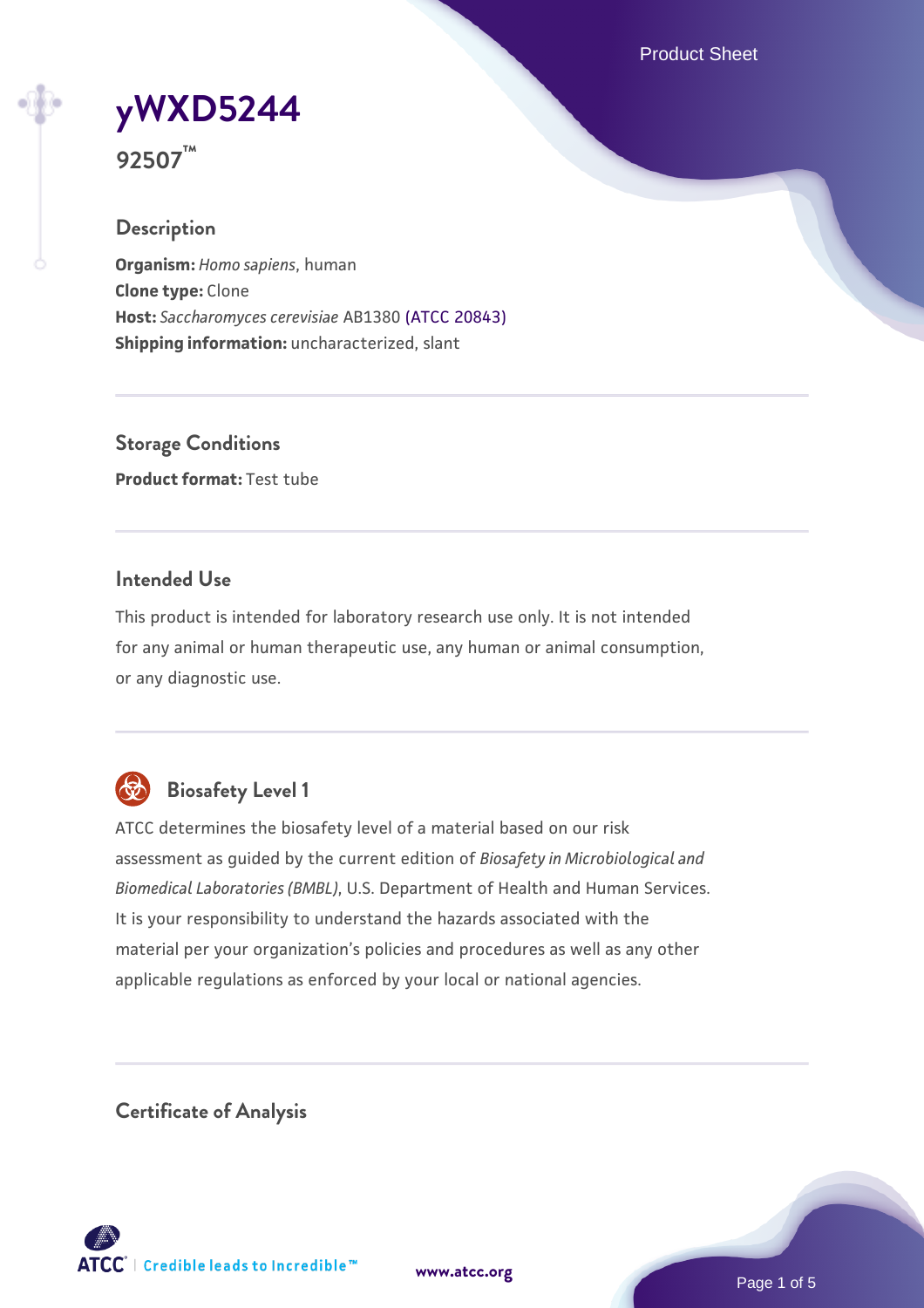

For batch-specific test results, refer to the applicable certificate of analysis that can be found at www.atcc.org.

### **Insert Information**

**Type of DNA:** genomic **Genome:** Homo sapiens **Chromosome:** X X pter-q27.3 **Gene name:** DNA Segment, single copy **Gene product:** DNA Segment, single copy [DXS4198] **Gene symbol:** DXS4198 **Contains complete coding sequence:** Unknown **Insert end:** EcoRI

#### **Vector Information**

**Construct size (kb):** 165.0 **Intact vector size:** 11.454 **Vector name:** pYAC4 **Type of vector:** YAC **Host range:** *Saccharomyces cerevisiae*; *Escherichia coli* **Vector information:** other: telomere, 3548-4235 other: telomere, 6012-6699 Cross references: DNA Seq. Acc.: U01086 **Cloning sites:** EcoRI **Markers:** SUP4; HIS3; ampR; URA3; TRP1 **Replicon:** pMB1, 7186-7186; ARS1, 9632-10376

# **Growth Conditions**

**Medium:** 





Page 2 of 5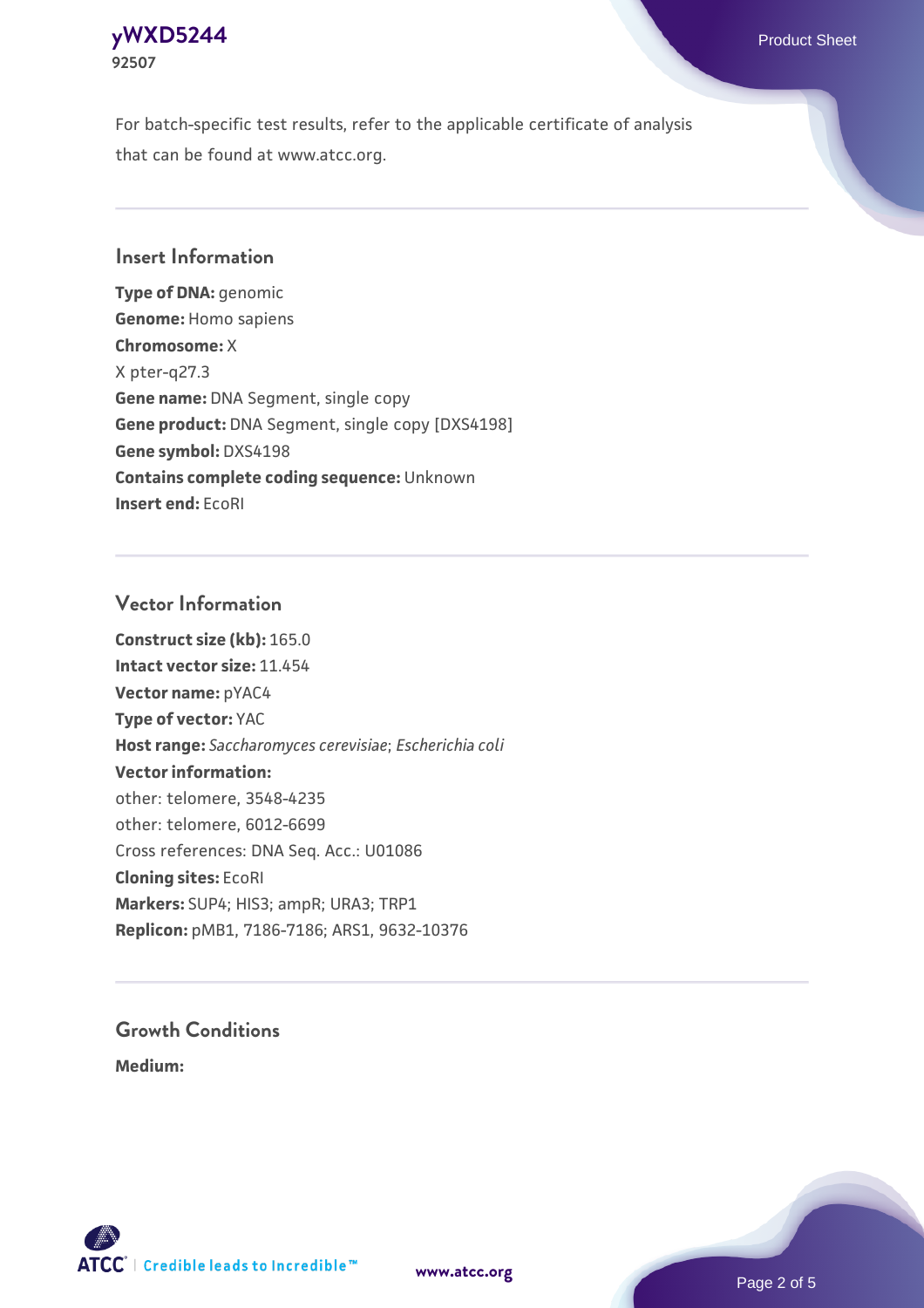#### **[yWXD5244](https://www.atcc.org/products/92507)** Product Sheet **92507**

[ATCC Medium 1245: YEPD](https://www.atcc.org/-/media/product-assets/documents/microbial-media-formulations/1/2/4/5/atcc-medium-1245.pdf?rev=705ca55d1b6f490a808a965d5c072196) **Temperature:** 30°C

#### **Notes**

More information may be available from ATCC (http://www.atcc.org or 703- 365-2620).

# **Material Citation**

If use of this material results in a scientific publication, please cite the material in the following manner: yWXD5244 (ATCC 92507)

# **References**

References and other information relating to this material are available at www.atcc.org.

# **Warranty**

The product is provided 'AS IS' and the viability of ATCC® products is warranted for 30 days from the date of shipment, provided that the customer has stored and handled the product according to the information included on the product information sheet, website, and Certificate of Analysis. For living cultures, ATCC lists the media formulation and reagents that have been found to be effective for the product. While other unspecified media and reagents may also produce satisfactory results, a change in the ATCC and/or depositor-recommended protocols may affect the recovery, growth, and/or function of the product. If an alternative medium formulation or reagent is used, the ATCC warranty for viability is no longer



**[www.atcc.org](http://www.atcc.org)**

Page 3 of 5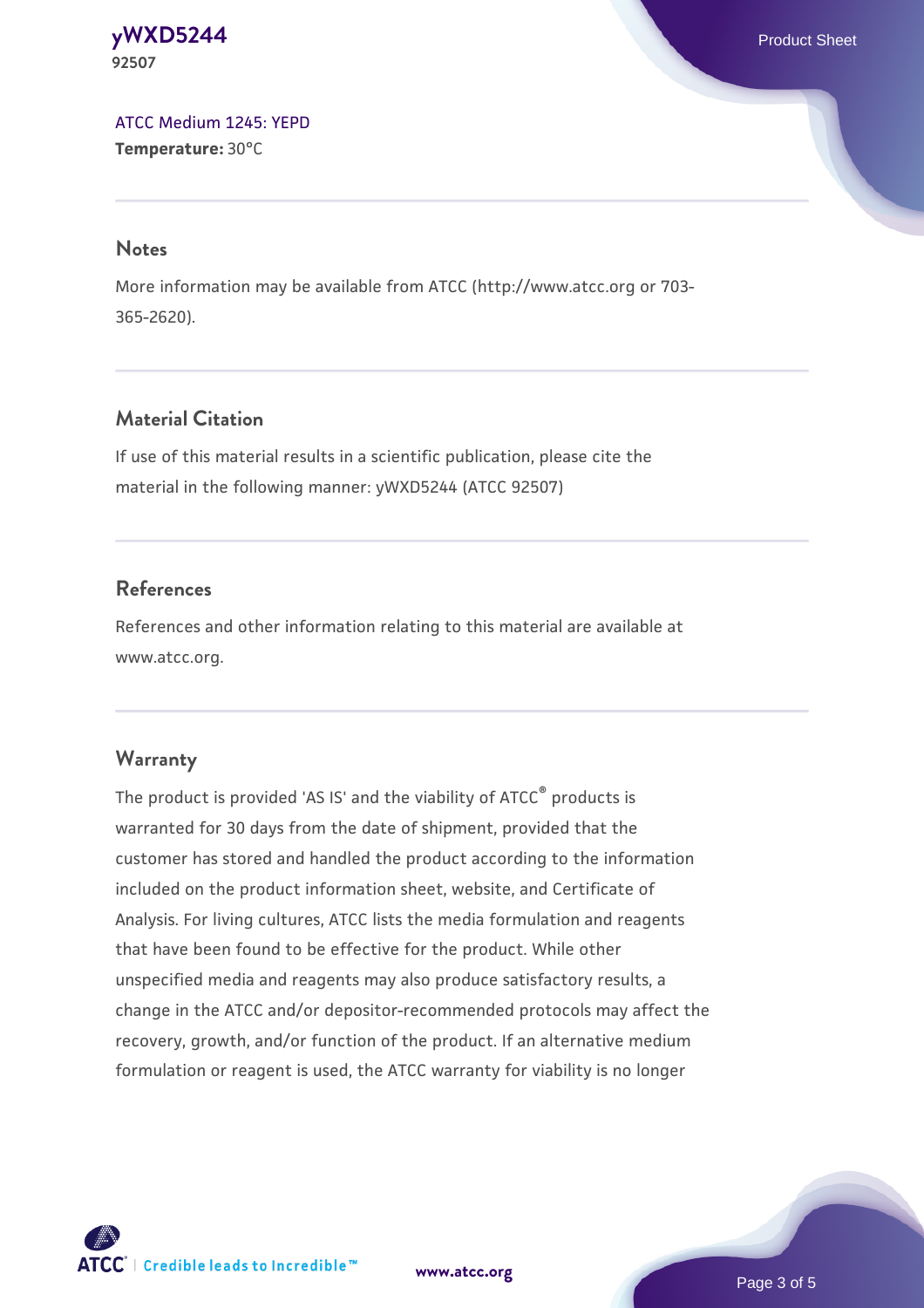**92507**

**[yWXD5244](https://www.atcc.org/products/92507)** Product Sheet

valid. Except as expressly set forth herein, no other warranties of any kind are provided, express or implied, including, but not limited to, any implied warranties of merchantability, fitness for a particular purpose, manufacture according to cGMP standards, typicality, safety, accuracy, and/or noninfringement.

#### **Disclaimers**

This product is intended for laboratory research use only. It is not intended for any animal or human therapeutic use, any human or animal consumption, or any diagnostic use. Any proposed commercial use is prohibited without a license from ATCC.

While ATCC uses reasonable efforts to include accurate and up-to-date information on this product sheet, ATCC makes no warranties or representations as to its accuracy. Citations from scientific literature and patents are provided for informational purposes only. ATCC does not warrant that such information has been confirmed to be accurate or complete and the customer bears the sole responsibility of confirming the accuracy and completeness of any such information.

This product is sent on the condition that the customer is responsible for and assumes all risk and responsibility in connection with the receipt, handling, storage, disposal, and use of the ATCC product including without limitation taking all appropriate safety and handling precautions to minimize health or environmental risk. As a condition of receiving the material, the customer agrees that any activity undertaken with the ATCC product and any progeny or modifications will be conducted in compliance with all applicable laws, regulations, and guidelines. This product is provided 'AS IS' with no representations or warranties whatsoever except as expressly set forth herein and in no event shall ATCC, its parents, subsidiaries, directors, officers, agents, employees, assigns, successors, and affiliates be liable for indirect, special, incidental, or consequential damages of any kind in connection with or arising out of the customer's use of the product. While reasonable effort is made to ensure authenticity and reliability of materials on deposit, ATCC is not liable for damages arising from the misidentification or



**[www.atcc.org](http://www.atcc.org)**

Page 4 of 5